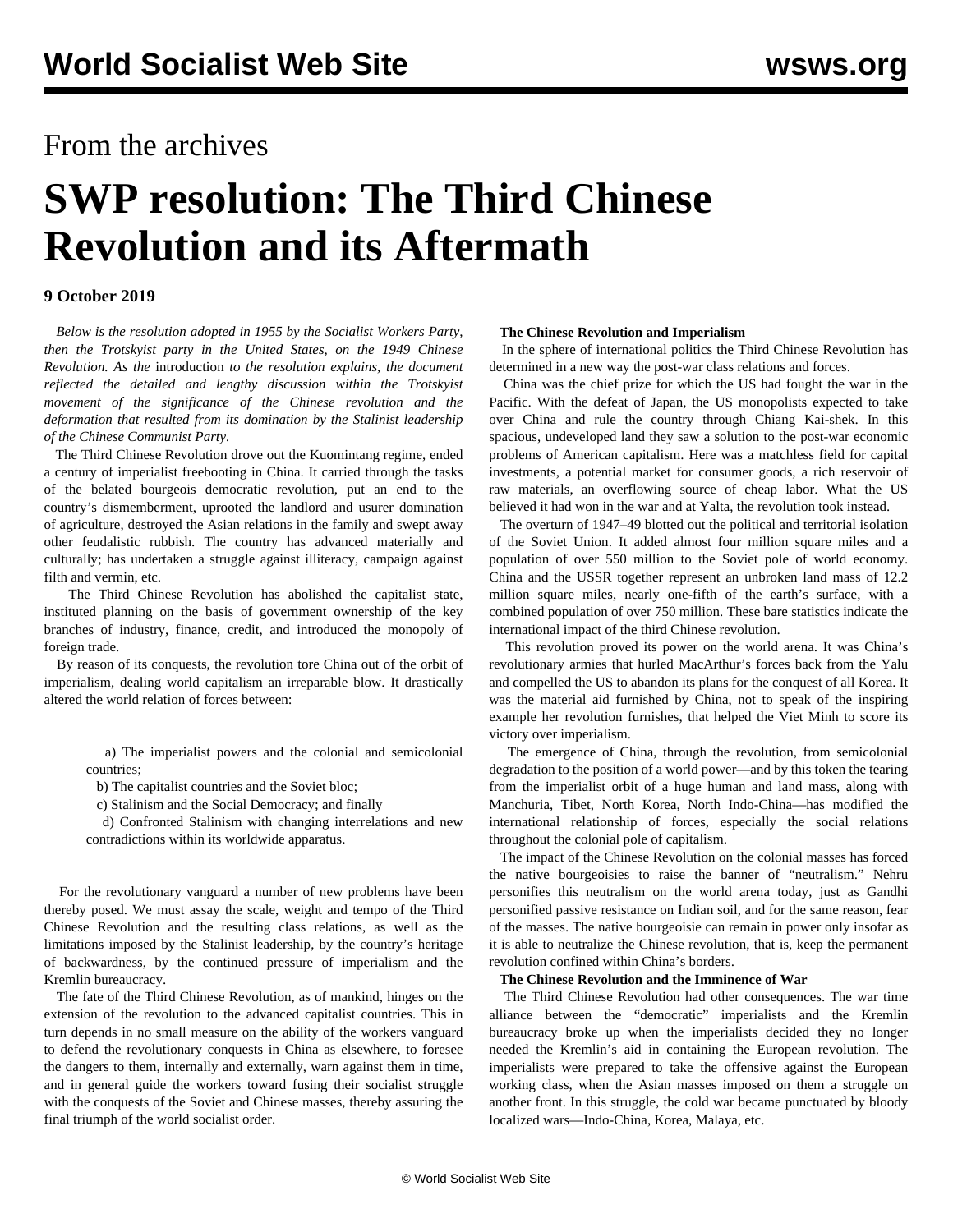The Asian masses were mainly responsible for the postponement of the projected imperialist assault upon the USSR; the US has been forced instead, to prepare for a war of far greater scope.

 With the new world relation of forces determined in the main by the Third Chinese Revolution the imperialists could no longer be sure of victory in World War III. US strategy, military and diplomatic, has consequently pursued the attainment of overwhelming global superiority.

#### **The Chinese Revolution and the Social Democracy**

 The Stalinists in Peking, as in Moscow, have used and will continue to use the Third Chinese Revolution in order to improve their relations with the Social Democrats in Britain, as elsewhere. There is nothing the classic reformists hate and fear more than the revolution. They demonstrated this in the course of the Chinese upheaval. They supported the imperialist intervention in Korea. Therein was expressed their dread of the spread of the Chinese Revolution. They could make peace with the Chinese revolution and pretend friendship for it only after Peking avowed its narrow nationalist objectives and when it served the interests of their respective bourgeoisies. A junket to China, an appeal for coexistence, is a cheap price for a left cover, especially when Peking foots the bills.

#### **The Chinese Revolution and the Kremlin Bureaucracy**

 The Chinese Revolution has confronted the Kremlin bureaucracy with new interrelations where previously it had ruled unchallenged and uncontrolled within the monstrous international apparatus of Stalinism. The Kremlin bureaucracy was the sole "world leader," lone repository of all knowledge, wisdom, authority, etc., etc. Moscow's political monopoly has been irretrievably lost. Today Peking has at least equal voice and weight.

 The world "monolith" of Stalinism has already been carved up into respective spheres of influence by Moscow and Peking, creating unforeseen problems for both partners. Mao & Co. is as nationalist as Khrushchev & Co., but each operates on a different national soil. Imbedded therein are seeds of dissension. The very fact that Peking must rely so heavily on Moscow for economic and military equipment makes Mao & Co. more dependent on the one hand and more resentful on the other.

 In line with Stalin's program of socialism in one country, the Communist parties the world over subordinated their interests to the diplomatic requirements of the Kremlin. The Mao bureaucracy, too, aims to build "socialism" in its country. It can no longer subordinate its interests to the interests of the Kremlin. Its material base is no longer derived from Moscow but from its own state power.

 The Chinese Revolution has imposed on the Kremlin an alliance with the most populous agricultural nation on the globe which has weighty needs—capital goods, heavy equipment for industry, for transportation, mining and agriculture plus equipment to modernize her armed forces. All the things the Kremlin urgently needs for itself. After decades of effort to compress Soviet productive forces into the narrow national limits, the Kremlin bureaucracy is suddenly faced with the need to plan in accordance with its new inter-state obligations, in the first instance to China.

 These are new contradictions shearing the web of the old contradictions of Stalinism and aggravating its crisis.

#### **The Permanent Revolution on Chinese Soil**

 The Trotskyist line in China flows from the following basic propositions:

 The Chinese bourgeoisie, represented by the Kuomintang, would not and could not carry through the tasks of belated democratic revolution, first and foremost solve the land problem and unify the country.

 This could be accomplished only by class-struggle methods, only in head-on struggle against imperialism and against the native bourgeoisie, a temporary, unreliable ally at best.

Regardless of the episodic leadership at the time, once the revolution

entered its democratic sequences, it could not be restricted within capitalist limits, but would transgress and transcend them.

 Once the revolution unfolded on Chinese soil, it could not remain within national boundaries but would leap over into other lands.

 Finally, the triumph of the Chinese Revolution depends on the victories of the workers in the advanced countries.

 These fundamental propositions of Trotskyism were confirmed in the negative during the second Chinese revolution, and during the mass upsurges up to 1947; they were confirmed in the affirmative by the third Chinese revolution of 1947–49 and its aftermath. The 1925–27 revolution was wrecked by the Menshevik theory of "revolution by stages" which proclaimed that China was not ready for proletarian dictatorship, that the native bourgeoisie had a progressive mission and a leading role to fulfill in the democratic revolution. The Stalinist class-collaborationist line of the "bloc of four classes" completely subordinated the working class to the bourgeoisie and rejected and resisted agrarian reform in order to enlist the landlord support.

 In the struggle of the Russian Left Opposition against Stalinist degeneration the issue of China was next in importance only to the USSR. The split of the world Communist movement came as a consequence of it, a split that led to the founding of the Fourth International.

 The defeat of the second Chinese revolution imposed the bloody dictatorship of Chiang Kai-shek for the next twenty years. In the course of these decades, the Chinese bourgeoisie exposed itself as an agency of foreign imperialism; the enemy of the Chinese masses incapable of granting any concessions or reforms, or ruling by democratic means; so inept and corrupt that they lost all support in the population remaining in power only thanks to US imperialism on the one hand, and Stalin, Mao & Co. on the other. Washington supplied funds and arms for Chiang's bloody dictatorship, the Stalinists subjugated the masses to him by their policy.

#### **Mao & Co.—A Fetter on the Chinese Revolution**

 By the end of 1936 the Japanese armies conquered the coastal areas of China and extended their tentacles into the mainland; the masses were in open revolt against Chiang. Thousands of strikes of students and workers took place in the cities; the peasants rose in the countryside. The struggle against the foreign invader thus tended to merge with a war against the native oppressor. Chiang took to the hills, with a section of the Chinese bourgeoisie; the rest, the landlords in particular, cuddled up to the Japanese. Everything that was vigorous and resolute in China surged from the cities and towns into the countryside to fight this national revolutionary war.

 Meanwhile, Chiang was personally directing the war not against the Japanese but against the Stalinist-dominated territories. He was arrested by the Sian garrison. It was Mao, Chou & Co. who liberated him. Precisely at the height of this movement of the masses the Stalinists also abolished their "Soviets," dissolved their "Red Army," abandoned land reform, in brief, subordinated everything, once again, to class collaboration, in the name of the anti-Japanese struggle. They pursued this line, a component part of the Yalta agreements, throughout the war.

 Following the Japanese surrender, the US, with Stalin's agreement, sought to impose the old Kuomintang order. A new upsurge came of the Chinese masses, part of the post-war world revolutionary wave. Once more the Chinese Stalinists, as the Stalinists in Western Europe, resisted the pressure of the workers, peasants, students who rallied under their banner for the showdown fight against the existing order. But unlike the European bourgeoisie, who to save their rule welcomed the Stalinists into their cabinets, Chiang repulsed their advances. Instead he opened a war of annihilation against Mao & Co.

 But as late as March 1947 (the occupation of Yenan by Chiang's troops), the CCP still did not raise the slogan for the overthrow of Chiang's regime; did not offer the program of agrarian reform. Only on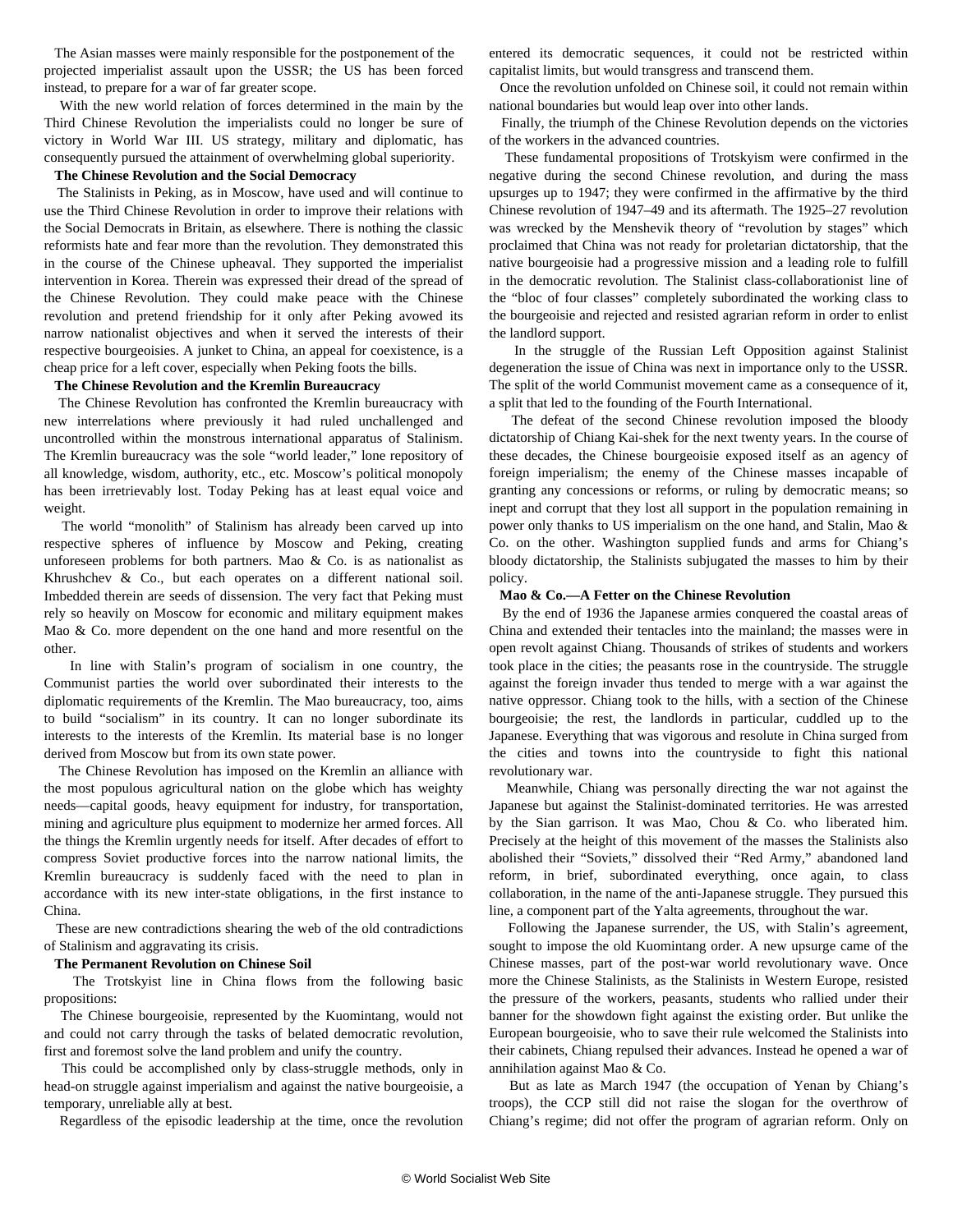October 10, 1947 was a manifesto issued in the name of the "People's Liberation Army" openly advocating the overthrow of Chiang, the building of "New China," and announcing agrarian reform through the expropriation of the land of the landlords and the rich peasants, while exempting the land which belonged to "industrial and commercial enterprises."

 Even when in self-defence they were compelled to break openly with the Chinese bourgeoisie and landlords, the Stalinists tried to do so within the framework of their bankrupt line of "bloc of four classes." The exigencies of the civil war imposed upon the CCP the carrying out of democratic tasks, the agrarian reform, the destruction of feudal relations, etc.

Throughout the revolution, Mao  $\&$  Co. continued to impose arbitrary restrictions and limits upon its course. The agrarian reform was carried out "in stages" and was completed only when the assault of American imperialism stimulated the opposition of the landlords during and after Korea. By imposing arbitrary restraints on the revolution Mao & Co. thereby safeguarded their bureaucratic control over it.

 They came into collision with the masses at every ascending sequence of the revolution, at every critical stage. Their objective was to restrict the struggle as much as possible to the military plane. It was above all in this way that they could prevent the Chinese workers from emerging on the arena as an independent force.

 The Chinese workers, in big cities and small alike, were demoralized and rendered apathetic by the bureaucratic-military conduct of the civil war, by the deliberate discouragement of workers struggles, by orders to await liberation through the arrival of the "Liberation Army," by the courting of the "industrial and commercial" capitalists, etc.

#### **The Stalinist Deformation of the Third Chinese Revolution**

 The Third Chinese Revolution was deformed by the Stalinist leadership and control. The agrarian reform was made to appear as a gift from the bureaucracy to the landless and poor peasants; so was the "liberation" of the workers; so was the overthrow of the Kuomintang regime; so was the subsequent unfoldment of the revolution—beyond the democratic sequences, beyond capitalist relations—and the proletarian conquests it brought.

 The Stalinist deformation of the revolution rendered its development more costly, convulsive and protracted. The armies and regime of Chiang could have been knocked down like rotten pieces of wood had the CCP at any time summoned the masses in the cities to rise. The Chinese Stalinists were able to ride into power because the Chinese working class had been demoralized by the continuous defeats it suffered during and after the second Chinese revolution, and by the deliberate policy of the CCP, which subordinated the cities, above all, the proletariat, to the military struggle in the countryside and thereby blocked the emergence of the workers as an independent political force. The CCP thus appeared in the eyes of the masses as the only organization with political cadres and knowledge, backed, moreover, by military force.

 The CCP leaders are declassed petty-bourgeois, their cadres were trained in the course of the long history of CCP's struggles against the permanent revolution, coupled with the systematic physical annihilation of Trotskyists. Schooled in Stalinism, they started taking shape as a bureaucracy in the course of this struggle.

 After the defeat of the second Chinese revolution, they withdrew from the cities and established an armed peasant base. For a span of over 20 years, they used this armed power to rule over the backward and scattered peasant masses. In this manner the uncontrolled, cynical, self-willed bureaucracy consolidated. They applied to the revolution the methods of deceit and ultimatism, in order, at every stage, to safeguard *their* interests, *their* power, *their* privileges. Each success rendered them more contemptuous and fearful of the masses, more convinced they could cheat the class struggle with impunity.

 Their great asset was the link in the popular mind with the 1917 Russian Revolution. The masses felt they were repeating on Chinese soil what the Russian workers and peasants had done. The prestige of the Soviet Union, coupled with Soviet industrial successes and Soviet victories in World War II proved decisive in aiding Mao & Co. to maintain their political monopoly over the revolution. To safeguard this monopoly they physically annihilated every oppositional element, first and foremost the Chinese Trotskyists. The blowing up of Chen Tu-hsiu's grave epitomized the Maoist fear of the day of reckoning for their crimes of 1925–27, repeated from 1936–47, which sustained Chiang's rule so long.

#### **The Permanent Revolution Prevails**

 What prevailed in China was not Mao's program; not the line of coalition with Chiang, but that of struggle against him; not the solution of democratic tasks hand in hand with Chiang, but by class-struggle methods, even though deformed against Chiang, against the landlords, against the "bureaucratic" capitalists—and against imperialism.

 Despite Mao's schema that "New China" would follow a course different from that of the 1917 Russian Revolution, in China, as in the USSR, the revolution could not be kept within the capitalist framework, especially not after US military assault and blockade. Mao, who began by nationalizing "only bureaucratic capital" had to turn against his capitalist allies, nationalize the key branches of economy, impose the monopoly of foreign trade, institute planning, and mobilize the workers to save the revolutionary consequences.

 Despite Mao's attempts to confine the revolution within China's borders and effect an agreement with the imperialists, the revolution could not be contained, the imperialists could not be neutralized.

 And finally, the revolution had to be defended against the counterrevolutionary intervention on Korean soil of a coalition of imperialist powers headed by Washington.

 The collision of Stalinism with each of the sequences of the permanent revolution on Chinese soil has deformed the revolution and obscured its proletarian nature.

#### **The Class Character of China**

 When the CCP established itself in power in the fall of 1949, it continued to cling to its program of a "bloc of four classes" and its theory of a "revolution in stages," i.e., the passage of China through an allegedly "new" stage of capitalist development. The ties connecting China with capitalism were cut when the American military forces drove toward the Yalu and the imperialists clamped an economic blockade on China. The CCP was then left no choice except to seize the imperialist assets in the country and to open, at the same time, a campaign against the native capitalists (the "Three-Anti and Five-Anti" movements).

 The course of the civil war had, at a preceding stage, forced the Mao bureaucracy to abandon its efforts at a coalition with the Kuomintang and to assume power instead. The objective dynamics, the inner logic of the struggle against imperialist intervention forced the bureaucracy to break with capitalism, nationalize the decisive means of production, impose the monopoly of foreign trade, institute planning, and in this way clear the road for the introduction of production relations and institutions that constitute the foundations of a workers state, which China is today, even though a Stalinist caricature thereof. China is a deformed workers state because of the Stalinist deformation of the Third Chinese Revolution.

 The contradiction between the conquests of the revolution and the bureaucratic rulers is the central internal contradiction of Chinese society, determining its movement. At the same time, it is the point of departure for the Trotskyists to base their policy for China.

 Revolutionary China is today characterized by the following contradictory relations:

1) China's productive forces are backward; in industry the light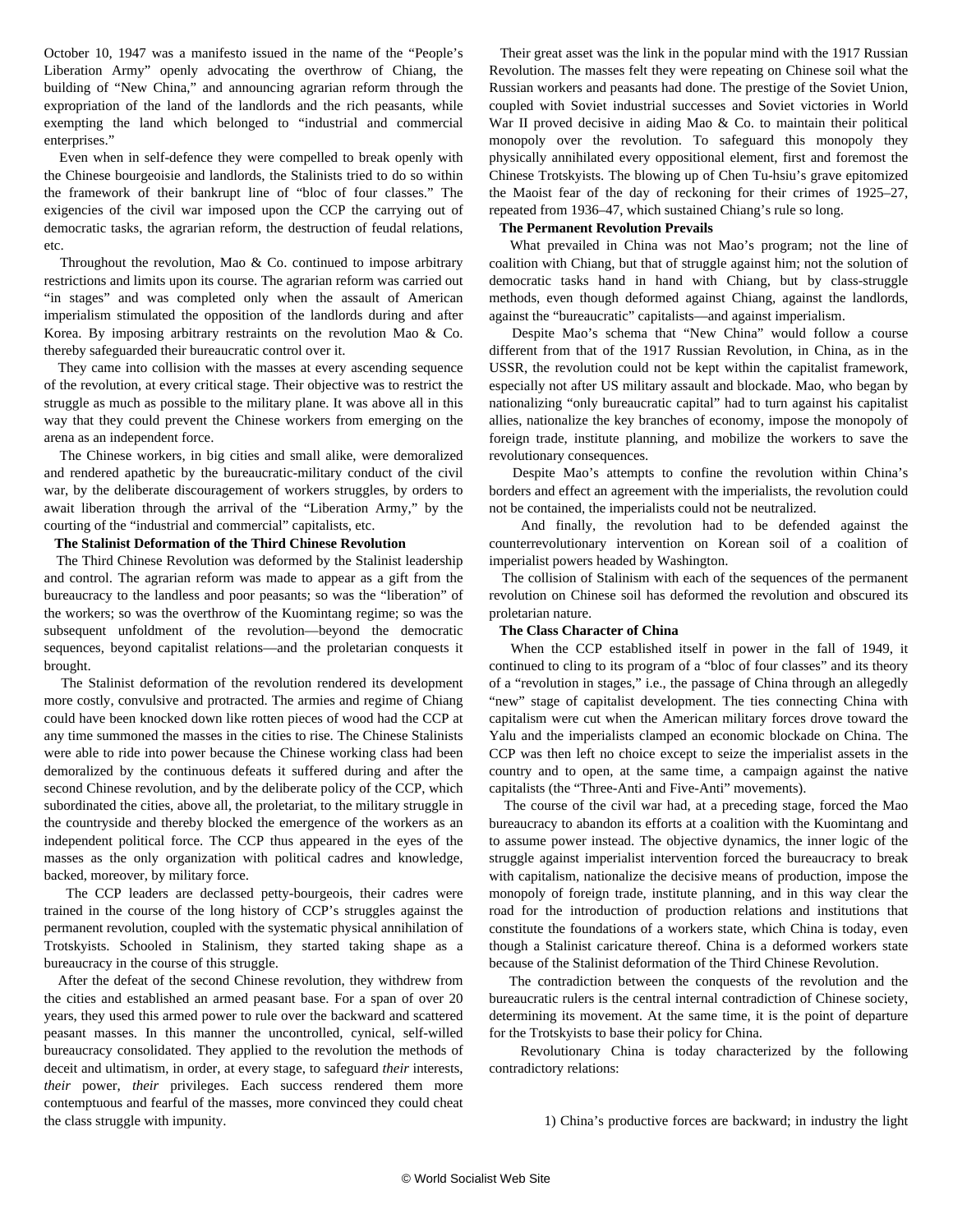goods sector predominates; the economy remains overwhelmingly agricultural and raw material producing; in consumer goods, trade and other fields capitalist relations dominate "as per plan"— in brief, China's productive forces are far from adequate to give the statized property a socialist character.

 2) The tendency toward capitalist accumulation on the part of native capitalists plus the tendency toward primitive accumulation created by universal want seeps through innumerable pores of the first Five-Year Plan.

 3) Norms of distribution preserve a bourgeois character and are at the bottom of a new differentiation of Chinese society.

 4) The economic growth, while slowly battering the situation of some sections of the toilers, promotes a swift formation of privileged layers in city and village.

 5) In agriculture the ever increasing demand the regime is compelled to make upon the peasants while it is unable to supply them with manufactured goods is bound to bring it into head-on collision with the peasantry.

 6) Exploiting the social antagonisms, along with their prestige as leaders of the revolution, the Chinese Stalinist bureaucracy has entrenched itself as an uncontrolled caste alien to socialism.

 7) The revolution, deformed by the ruling bureaucracy, manifests its proletarian character in the new property relations and planning; the superiority of these new productive relations and institutions is bound to assure a stormy growth of industry and of the Chinese proletariat, numerically and qualitatively, increasing its specific social weight and bringing it into conflict with Stalinist methods of rule, management and administration; in these new conditions, the young Chinese proletariat will grow not only in skills and culture but above all in socialist consciousness.

 8) The Mao regime which appears popular today must come into an ever growing conflict with the workers who are first awakening to their central role in Chinese society, and who do not suffer from the feeling of isolation and the succession of world defeats which the Russian bureaucracy was able to exploit so successfully.

 9) Today the Third Chinese Revolution is at an historic turning point, with the Mao leadership seeking to impose on revolutionary China the nationalist course of Stalinism in the Soviet Union.

 10) A further development of the accumulating contradictions can just as well lead to socialism as back to capitalism.

 11) On the road to capitalism the counterrevolution would have to break the resistance of the awakening and growing Chinese proletariat.

 12) On the road to socialism the workers would have to abolish the bureaucracy along with the Mao leadership that now heads it.

#### **China's Future Course**

 In terms of political organization the Mao bureaucracy succeeded in the very course of the Third Chinese Revolution in imposing a totalitarian state power. They are now seeking to entrench this bureaucratic superstructure on the proletarian foundation, on the conquests of the revolution. This insolvable contradiction, which characterizes the USSR, and which renders the regime that of permanent crisis, is now being reproduced on Chinese soil, posing before the Chinese workers the iron necessity of political revolution against the bureaucratic caste.

 So long as the Chinese Revolution faced the tasks of the belated democratic revolution the Peking leadership was able to display unity and cohesion. But the revolution has a logic of its own. The 1955 split in the leadership came precisely at the moment when the regime had to tackle the unpostponable task of industrializing the country.

It had to decide how this was to be accomplished in so backward a

country. The Chinese Revolution found no extension into the advanced countries.

 How then is this industrialization to be accomplished? China cannot tap the capital resources of world economy—these remain in the hostile hands of world imperialism, mainly the US. The Kremlin can supply, at best, inadequate aid. The remnants of Chinese capitalism can contribute little, if anything, to China's industrialization, despite the new constitution adopted September 1954, which envisages "four economic" categories: state-owned property; cooperative property; ownership by "individual working people [read: well-to-do peasants and bureaucrats]"; and capitalist ownership. (Articles 5, 11, and 12.)

 After six years in power the Mao leadership has staked everything on building a self-sufficient industry, with China's own resources. Unable to find the solution for China's economic needs along the capitalist road, the Mao regime has taken the Soviet economic road.

 But there is another reason for this course rooted in the social nature of Stalinism as a declassed petty-bourgeois formation. "The control of the surplus product opened the bureaucracy's road to power" (Trotsky). To secure its income, power and privileges, the bureaucracy must assure itself this monopolistic position as the disposer of the nation's surplus product. "He who disposes of the surplus product has the power of the state at his disposal" (Trotsky). Lacking a base of its own in the productive process, the Stalinist bureaucracy tends to make alliances with the pettybourgeoisie. But here again the class struggle asserts itself. The bureaucracy quickly comes into collision with the peasantry. In the matter of the national surplus product the bureaucracy and the petty-bourgeoisie, regardless of the national soil of the revolution, quickly change from allies into foes. Such a collision is shaping up today in China. It is a collision with a 400-million mass of individual cultivators of midget plots.

 Under different conditions and peculiarities, Peking's 1955 economic policy reproduces in its basic essentials the economic policy Stalin originally promulgated for Russia, and for the same basic reasons.

 The March 1955 Conference adopted a resolution which sets the following objective:

 In the course of three Five-Year plans we can build a socialist society. However, in order to build a state with a high level of socialist industry, it will require several decades of stubborn and intense work. We can say that it will take fifty years, that is, the second half of the 20th century. Such is the great historic task—the great and glorious task—which we must solve. (Leading editorial in April 5 *Peking People's Daily*, as reported by the *Moscow Pravda* on April 6, 1955.)

 For the Stalinist line to triumph in the Soviet Union, a counterrevolution was required. This counterrevolution had to destroy physically the entire generation that led the Russian Revolution to victory under Lenin and Trotsky. Before he could impose his bureaucratic regime, Stalin had to destroy the Leninist party and International.

 As against this, the same basic cadre under Mao who rode the revolutionary wave to power are now following in Stalin's footsteps in China. For this reason, the implication and consequences, at home and internationally, of Peking's shift in line are far more difficult to understand, especially for the Chinese masses and the rank and file of the Chinese Communist Party.

 In the Soviet Union, the issues were debated over many years, and the struggle of the Russian Left Opposition, led by Leon Trotsky, illuminated the nature and meaning of Soviet developments, despite all of Stalin's falsifications, repressions, and frame-ups.

The differences over policy in China have been confined to narrow top